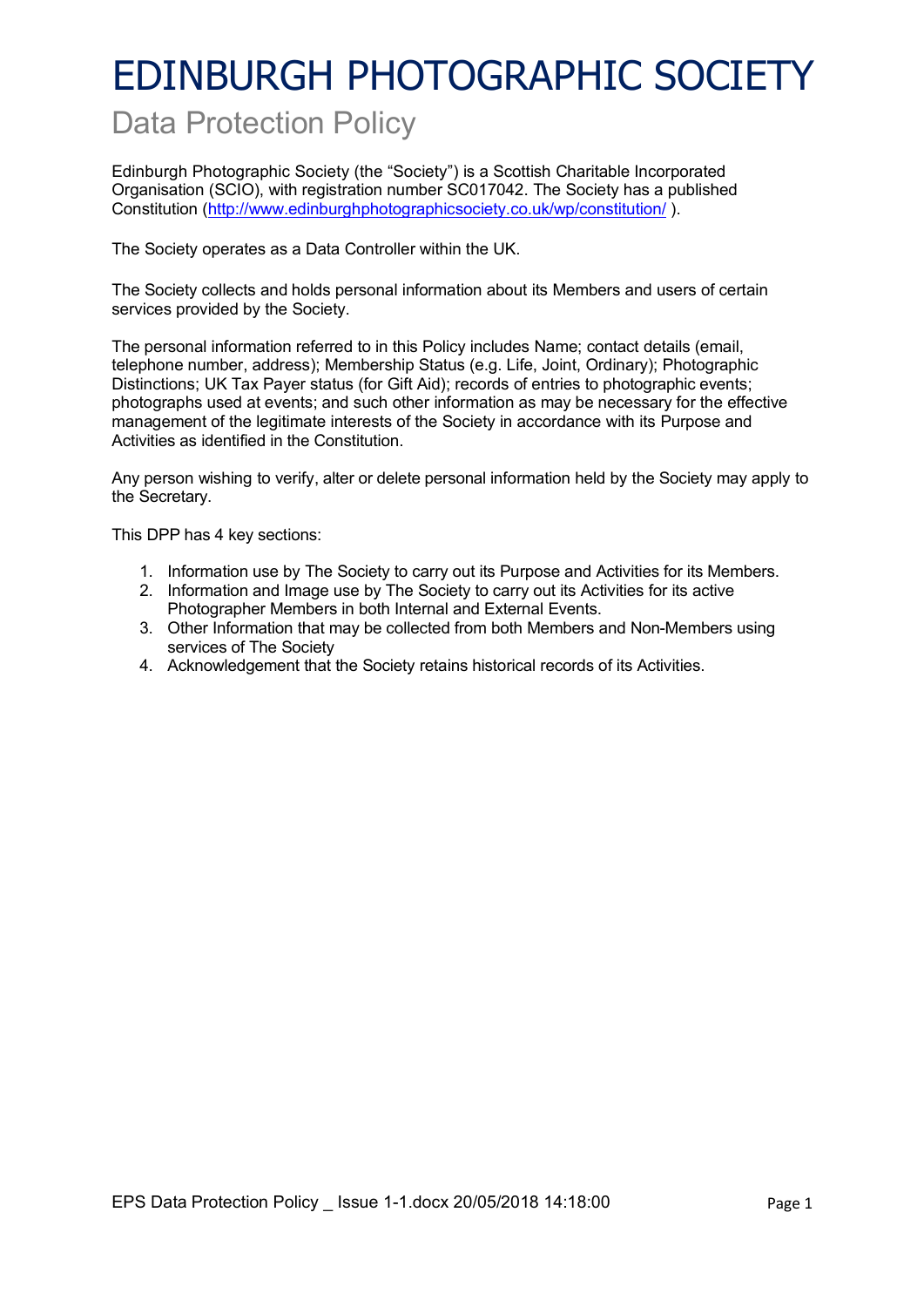## EDINBURGH PHOTOGRAPHIC SOCIETY

- **1 For Members, this information is used to facilitate administration of the Society in carrying out its Purpose and Activities**
	- 1.1. Personal information is compiled from Member supplied information. The information is only available to certain Council Members and Office Bearers with a need to know for the execution of their roles. Each member is allocated a membership number which links back to this data. The membership number offers some degree of anonymity when images are provided for competition judging.
	- 1.2. Limited data is used electronically by Council (Webmaster) for secure website log-in e.g. to access member only areas of the website, or for content provision.
	- 1.3. Door entry tokens are assigned to and activated for current members to allow secure access to Society premises and specific areas. Entry events are logged to individual members.
	- 1.4. Contact details of Office Bearers and some others allocated to provide particular services may be published within the Society's Syllabus. (This information is excluded from the PDF Syllabus when it is published on the Society's website). Details and permission will be confirmed annually before publication of the Syllabus.
	- 1.5. To meet statutory obligations Membership Information will be retained for a period of not less than 6 years. This includes Members' donations via Gift Aid the details required by HMRC (Name, Address, Date, Fee Paid).
	- 1.6. **Communication;** The Society operates a number of communication channels to circulate information for administration or event purposes.
		- 1.6.1. **Routine Contact with Members.** The Society operates an "Opt-In" global email System and Members must elect to receive routine notices e.g. details of Society and photographic items of interest; submission details for competitions and exhibitions; or syllabus changes (including weather related problems than can be at short notice). Members are therefore encouraged to "Opt-in". Global emails are sent as blind carbon copies (BCC).
		- 1.6.2. **Contact with individual Members.** In connection with their duties, Society Office Bearers may contact individuals directly on their personal email address (as supplied). In some circumstances Office Bearers may write or telephone individual members using the supplied details.
		- 1.6.3. **Quarterly EPS Bulletin.** This regular communication provides a round-up of news and comment from the Society. It is sent via email to all on the Society's global email list. Content is by contribution to the Bulletin Editor.
		- 1.6.4. **On-line.** The Society publishes news including successful images created and submitted by Members. Some of these may be used to publicize the Society's events e.g. the Members' exhibition and the activities of the Society in general (See para. 6). The Society also maintains a Facebook page for items of more general interest. Members' images may be used here to illustrate the items.

#### **2 For Members, as Photographers (Image Makers), participating in the activities of the Society, including external events.**

Part of the Society's Purpose and Activities is to use Members' images within External Competitions and Exhibitions to represent the work of the Society. To use Member's images submitted for Internal Competitions or Exhibitions the Society requires the member's permission. The Society will endeavour to make Photographers aware in advance that images are included within these external events. This information is managed subject to the event or competition rules, and includes participation in SPF, PAGB events.

- 2.1. **Permissions:** The Society will request explicit permission (via Check boxes on the Membership enrolment form) at the start of each season to use any images submitted to competitions or exhibitions. The Photographer retains copyright at all times.
	- 2.1.1. Each Photographer submitting images certifies the work as his/her own.
	- 2.1.2. Each Photographer gives The Society permission to reproduce all or part of the material entered, free of charge for publication and /or display in media related to the Activities of the Society.

EPS Data Protection Policy lssue 1-1.docx 20/05/2018 14:18:00